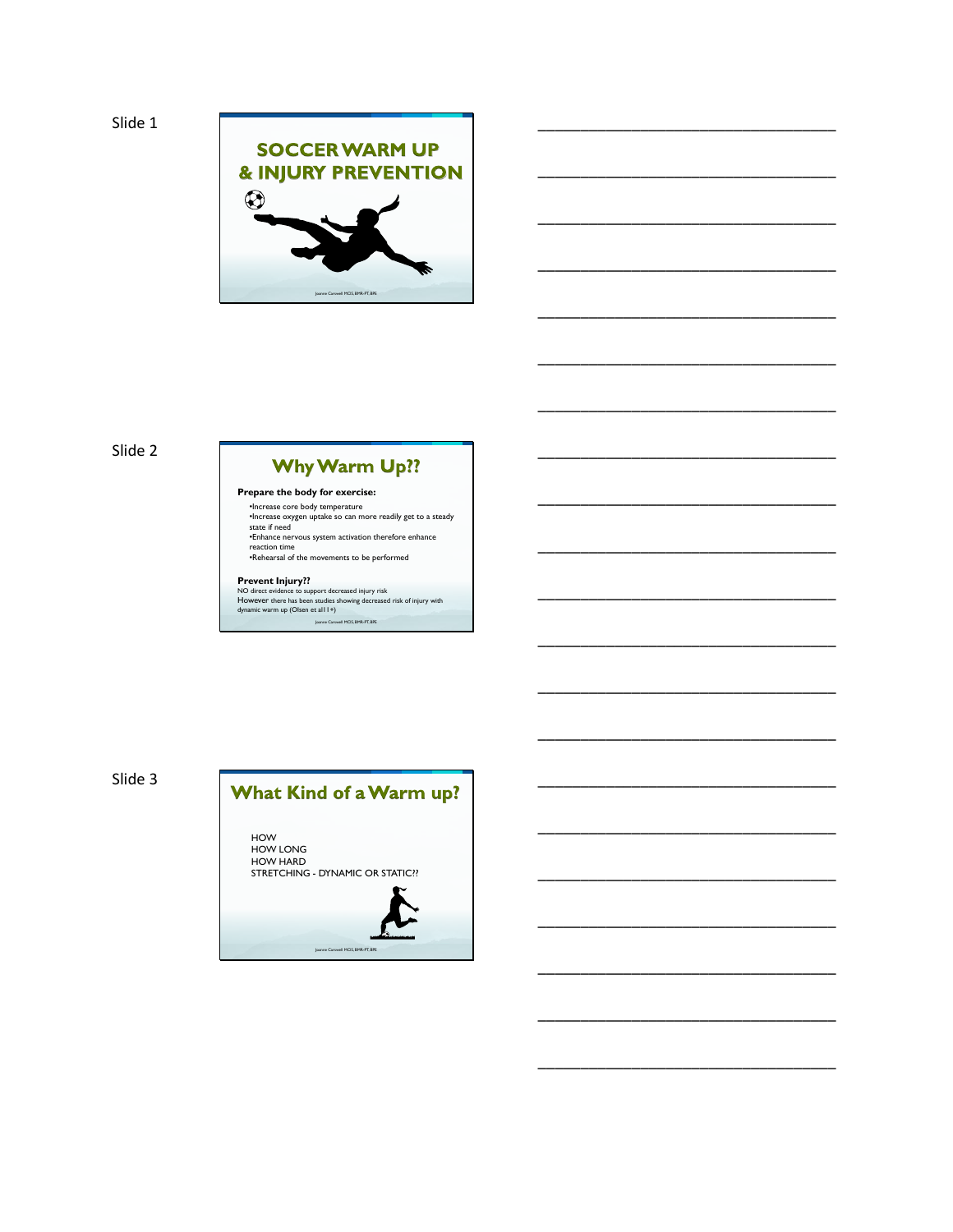

\_\_\_\_\_\_\_\_\_\_\_\_\_\_\_\_\_\_\_\_\_\_\_\_\_\_\_\_\_\_\_\_\_\_\_

\_\_\_\_\_\_\_\_\_\_\_\_\_\_\_\_\_\_\_\_\_\_\_\_\_\_\_\_\_\_\_\_\_\_\_

\_\_\_\_\_\_\_\_\_\_\_\_\_\_\_\_\_\_\_\_\_\_\_\_\_\_\_\_\_\_\_\_\_\_\_

\_\_\_\_\_\_\_\_\_\_\_\_\_\_\_\_\_\_\_\_\_\_\_\_\_\_\_\_\_\_\_\_\_\_\_

\_\_\_\_\_\_\_\_\_\_\_\_\_\_\_\_\_\_\_\_\_\_\_\_\_\_\_\_\_\_\_\_\_\_\_

\_\_\_\_\_\_\_\_\_\_\_\_\_\_\_\_\_\_\_\_\_\_\_\_\_\_\_\_\_\_\_\_\_\_\_

\_\_\_\_\_\_\_\_\_\_\_\_\_\_\_\_\_\_\_\_\_\_\_\_\_\_\_\_\_\_\_\_\_\_\_

\_\_\_\_\_\_\_\_\_\_\_\_\_\_\_\_\_\_\_\_\_\_\_\_\_\_\_\_\_\_\_\_\_\_\_

\_\_\_\_\_\_\_\_\_\_\_\_\_\_\_\_\_\_\_\_\_\_\_\_\_\_\_\_\_\_\_\_\_\_\_

\_\_\_\_\_\_\_\_\_\_\_\_\_\_\_\_\_\_\_\_\_\_\_\_\_\_\_\_\_\_\_\_\_\_\_

\_\_\_\_\_\_\_\_\_\_\_\_\_\_\_\_\_\_\_\_\_\_\_\_\_\_\_\_\_\_\_\_\_\_\_

\_\_\_\_\_\_\_\_\_\_\_\_\_\_\_\_\_\_\_\_\_\_\_\_\_\_\_\_\_\_\_\_\_\_\_

\_\_\_\_\_\_\_\_\_\_\_\_\_\_\_\_\_\_\_\_\_\_\_\_\_\_\_\_\_\_\_\_\_\_\_

\_\_\_\_\_\_\_\_\_\_\_\_\_\_\_\_\_\_\_\_\_\_\_\_\_\_\_\_\_\_\_\_\_\_\_

\_\_\_\_\_\_\_\_\_\_\_\_\_\_\_\_\_\_\_\_\_\_\_\_\_\_\_\_\_\_\_\_\_\_\_

\_\_\_\_\_\_\_\_\_\_\_\_\_\_\_\_\_\_\_\_\_\_\_\_\_\_\_\_\_\_\_\_\_\_\_

\_\_\_\_\_\_\_\_\_\_\_\_\_\_\_\_\_\_\_\_\_\_\_\_\_\_\_\_\_\_\_\_\_\_\_

\_\_\_\_\_\_\_\_\_\_\_\_\_\_\_\_\_\_\_\_\_\_\_\_\_\_\_\_\_\_\_\_\_\_\_

\_\_\_\_\_\_\_\_\_\_\_\_\_\_\_\_\_\_\_\_\_\_\_\_\_\_\_\_\_\_\_\_\_\_\_

\_\_\_\_\_\_\_\_\_\_\_\_\_\_\_\_\_\_\_\_\_\_\_\_\_\_\_\_\_\_\_\_\_\_\_

\_\_\_\_\_\_\_\_\_\_\_\_\_\_\_\_\_\_\_\_\_\_\_\_\_\_\_\_\_\_\_\_\_\_\_

## Slide 5



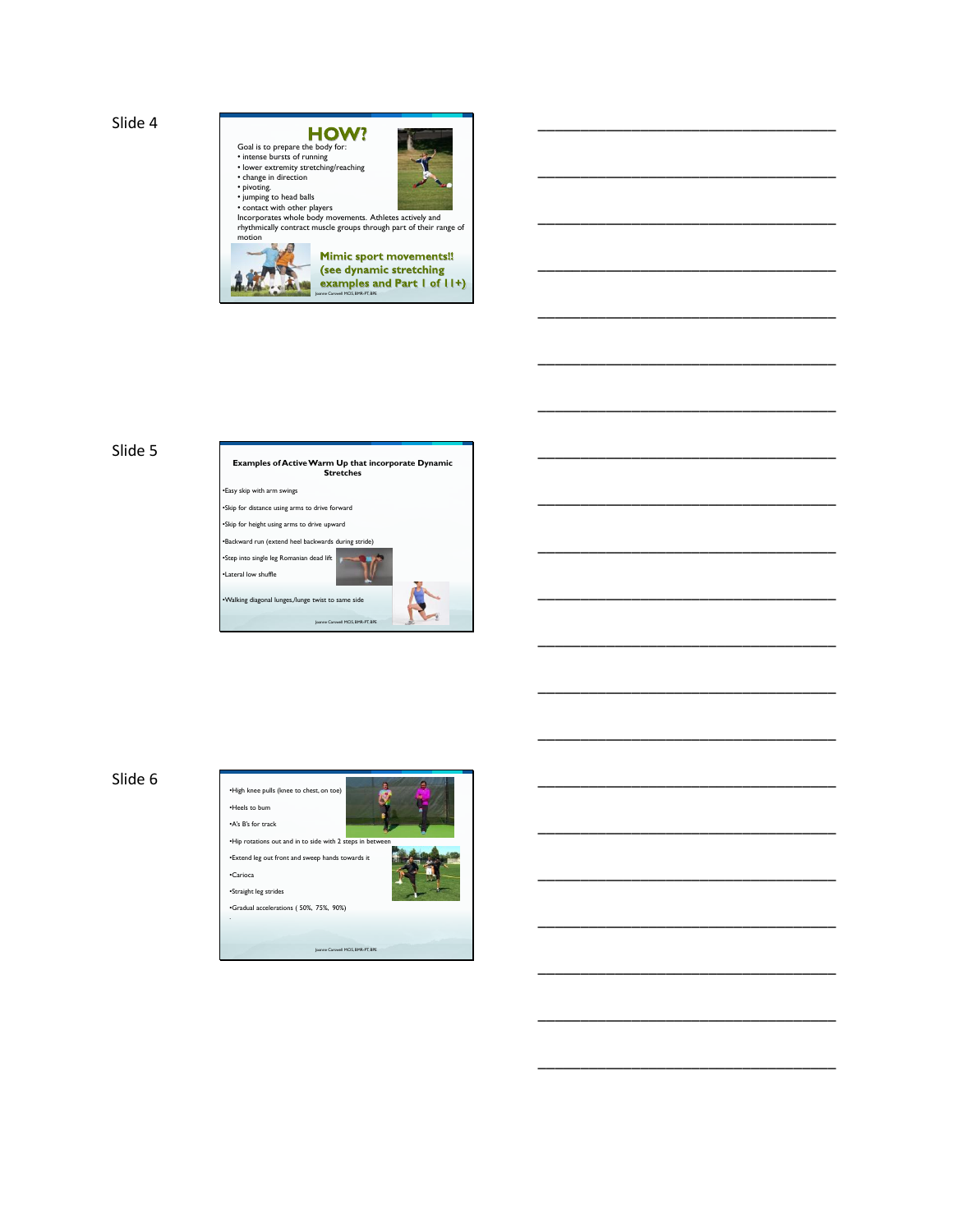



## **Stretching-Dynamic or Static?** RESEARCH - **Static stretching:**

•decreases max force production •decrease peak height with jumps •decreases sprint times •decreases reaction time



\_\_\_\_\_\_\_\_\_\_\_\_\_\_\_\_\_\_\_\_\_\_\_\_\_\_\_\_\_\_\_\_\_\_\_

\_\_\_\_\_\_\_\_\_\_\_\_\_\_\_\_\_\_\_\_\_\_\_\_\_\_\_\_\_\_\_\_\_\_\_

\_\_\_\_\_\_\_\_\_\_\_\_\_\_\_\_\_\_\_\_\_\_\_\_\_\_\_\_\_\_\_\_\_\_\_

\_\_\_\_\_\_\_\_\_\_\_\_\_\_\_\_\_\_\_\_\_\_\_\_\_\_\_\_\_\_\_\_\_\_\_

\_\_\_\_\_\_\_\_\_\_\_\_\_\_\_\_\_\_\_\_\_\_\_\_\_\_\_\_\_\_\_\_\_\_\_

\_\_\_\_\_\_\_\_\_\_\_\_\_\_\_\_\_\_\_\_\_\_\_\_\_\_\_\_\_\_\_\_\_\_\_

\_\_\_\_\_\_\_\_\_\_\_\_\_\_\_\_\_\_\_\_\_\_\_\_\_\_\_\_\_\_\_\_\_\_\_

\_\_\_\_\_\_\_\_\_\_\_\_\_\_\_\_\_\_\_\_\_\_\_\_\_\_\_\_\_\_\_\_\_\_\_

\_\_\_\_\_\_\_\_\_\_\_\_\_\_\_\_\_\_\_\_\_\_\_\_\_\_\_\_\_\_\_\_\_\_\_

\_\_\_\_\_\_\_\_\_\_\_\_\_\_\_\_\_\_\_\_\_\_\_\_\_\_\_\_\_\_\_\_\_\_\_

\_\_\_\_\_\_\_\_\_\_\_\_\_\_\_\_\_\_\_\_\_\_\_\_\_\_\_\_\_\_\_\_\_\_\_

\_\_\_\_\_\_\_\_\_\_\_\_\_\_\_\_\_\_\_\_\_\_\_\_\_\_\_\_\_\_\_\_\_\_\_

\_\_\_\_\_\_\_\_\_\_\_\_\_\_\_\_\_\_\_\_\_\_\_\_\_\_\_\_\_\_\_\_\_\_\_

\_\_\_\_\_\_\_\_\_\_\_\_\_\_\_\_\_\_\_\_\_\_\_\_\_\_\_\_\_\_\_\_\_\_\_

\_\_\_\_\_\_\_\_\_\_\_\_\_\_\_\_\_\_\_\_\_\_\_\_\_\_\_\_\_\_\_\_\_\_\_

\_\_\_\_\_\_\_\_\_\_\_\_\_\_\_\_\_\_\_\_\_\_\_\_\_\_\_\_\_\_\_\_\_\_\_

\_\_\_\_\_\_\_\_\_\_\_\_\_\_\_\_\_\_\_\_\_\_\_\_\_\_\_\_\_\_\_\_\_\_\_

\_\_\_\_\_\_\_\_\_\_\_\_\_\_\_\_\_\_\_\_\_\_\_\_\_\_\_\_\_\_\_\_\_\_\_

\_\_\_\_\_\_\_\_\_\_\_\_\_\_\_\_\_\_\_\_\_\_\_\_\_\_\_\_\_\_\_\_\_\_\_

\_\_\_\_\_\_\_\_\_\_\_\_\_\_\_\_\_\_\_\_\_\_\_\_\_\_\_\_\_\_\_\_\_\_\_

\_\_\_\_\_\_\_\_\_\_\_\_\_\_\_\_\_\_\_\_\_\_\_\_\_\_\_\_\_\_\_\_\_\_\_

Static stretching creates elongated muscles therefore when asked to contract<br>must contract over longer distance therefore slower time to peak contraction<br>These deficits were still present in studies 30 minutes after the st Joanne Carswell MClS, BMR-PT, BPE

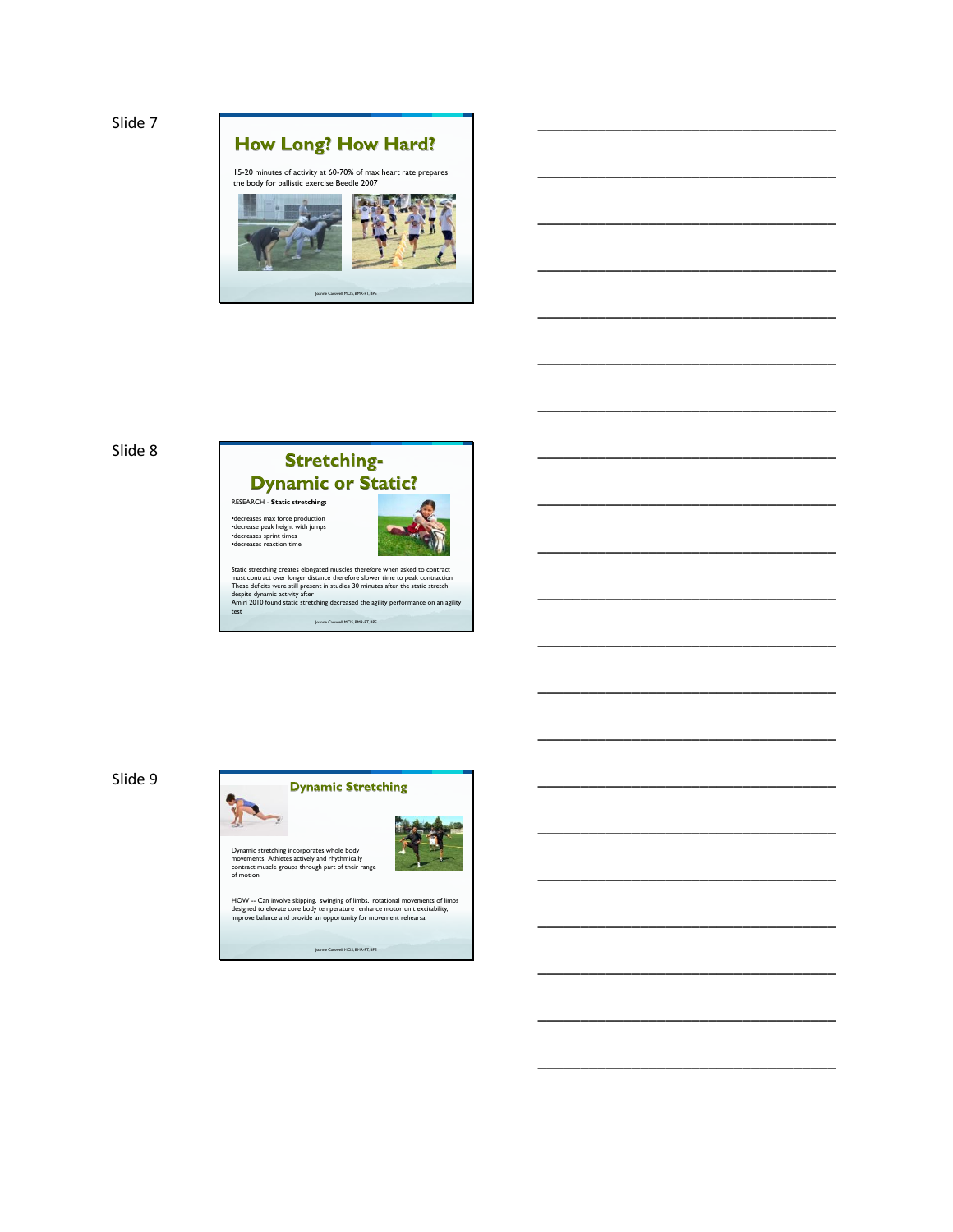

\_\_\_\_\_\_\_\_\_\_\_\_\_\_\_\_\_\_\_\_\_\_\_\_\_\_\_\_\_\_\_\_\_\_\_

\_\_\_\_\_\_\_\_\_\_\_\_\_\_\_\_\_\_\_\_\_\_\_\_\_\_\_\_\_\_\_\_\_\_\_

\_\_\_\_\_\_\_\_\_\_\_\_\_\_\_\_\_\_\_\_\_\_\_\_\_\_\_\_\_\_\_\_\_\_\_

\_\_\_\_\_\_\_\_\_\_\_\_\_\_\_\_\_\_\_\_\_\_\_\_\_\_\_\_\_\_\_\_\_\_\_

\_\_\_\_\_\_\_\_\_\_\_\_\_\_\_\_\_\_\_\_\_\_\_\_\_\_\_\_\_\_\_\_\_\_\_

\_\_\_\_\_\_\_\_\_\_\_\_\_\_\_\_\_\_\_\_\_\_\_\_\_\_\_\_\_\_\_\_\_\_\_

\_\_\_\_\_\_\_\_\_\_\_\_\_\_\_\_\_\_\_\_\_\_\_\_\_\_\_\_\_\_\_\_\_\_\_

\_\_\_\_\_\_\_\_\_\_\_\_\_\_\_\_\_\_\_\_\_\_\_\_\_\_\_\_\_\_\_\_\_\_\_

\_\_\_\_\_\_\_\_\_\_\_\_\_\_\_\_\_\_\_\_\_\_\_\_\_\_\_\_\_\_\_\_\_\_\_

\_\_\_\_\_\_\_\_\_\_\_\_\_\_\_\_\_\_\_\_\_\_\_\_\_\_\_\_\_\_\_\_\_\_\_

\_\_\_\_\_\_\_\_\_\_\_\_\_\_\_\_\_\_\_\_\_\_\_\_\_\_\_\_\_\_\_\_\_\_\_

\_\_\_\_\_\_\_\_\_\_\_\_\_\_\_\_\_\_\_\_\_\_\_\_\_\_\_\_\_\_\_\_\_\_\_

\_\_\_\_\_\_\_\_\_\_\_\_\_\_\_\_\_\_\_\_\_\_\_\_\_\_\_\_\_\_\_\_\_\_\_

\_\_\_\_\_\_\_\_\_\_\_\_\_\_\_\_\_\_\_\_\_\_\_\_\_\_\_\_\_\_\_\_\_\_\_

\_\_\_\_\_\_\_\_\_\_\_\_\_\_\_\_\_\_\_\_\_\_\_\_\_\_\_\_\_\_\_\_\_\_\_

\_\_\_\_\_\_\_\_\_\_\_\_\_\_\_\_\_\_\_\_\_\_\_\_\_\_\_\_\_\_\_\_\_\_\_

\_\_\_\_\_\_\_\_\_\_\_\_\_\_\_\_\_\_\_\_\_\_\_\_\_\_\_\_\_\_\_\_\_\_\_

\_\_\_\_\_\_\_\_\_\_\_\_\_\_\_\_\_\_\_\_\_\_\_\_\_\_\_\_\_\_\_\_\_\_\_

\_\_\_\_\_\_\_\_\_\_\_\_\_\_\_\_\_\_\_\_\_\_\_\_\_\_\_\_\_\_\_\_\_\_\_

\_\_\_\_\_\_\_\_\_\_\_\_\_\_\_\_\_\_\_\_\_\_\_\_\_\_\_\_\_\_\_\_\_\_\_

\_\_\_\_\_\_\_\_\_\_\_\_\_\_\_\_\_\_\_\_\_\_\_\_\_\_\_\_\_\_\_\_\_\_\_

### Slide 11

# **Standing Dynamic Stretches**  J **Side leg swing** - with body facing the wall, swing leg out to the side (abduct) and then swing leg back across midline (adduct) as far as possible with forward facing, neutral pelvis.

1

Joanne Carswell MClS, BMR-PT, BPE

**Forward leg swing** - with body perpendicular<br>to the wall, swing leg closest to the wall forward,<br>keeping knee extended. On the backward return<br>swing,<br>allow thigh to extend as far back as possible at<br>the hip joint.

Slide 12

## **When Should I Static Stretch?**

Following sport in the **cool down** period is a great time to

incorporate static stretching.<br>Especially if there is an area of tightness, injured area, or muscle<br>Imbalance from side to side. Differences in sides of the body in<br>flexibility can become a source of injury. If one side is

Joanne Carswell MClS, BMR-PT, BPE Following the game/practice have the athletes jog back and forth across the soccer pitch and then do their static stretching<br>Stretch just until the muscle tightness is felt and then<br>hold it there for 30 seconds do relaxed breathing.<br>Relax the muscle and repeat trying to take the s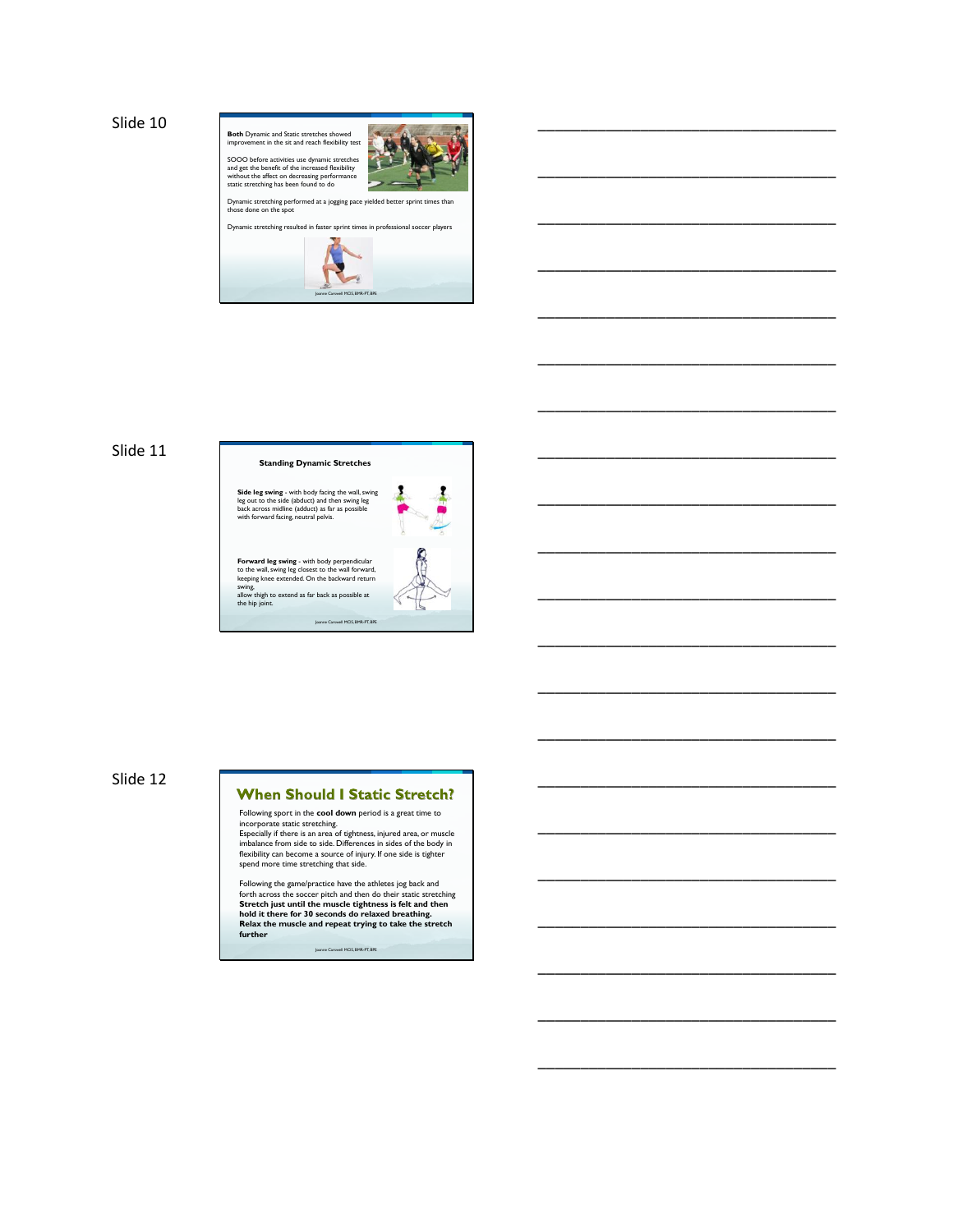



\_\_\_\_\_\_\_\_\_\_\_\_\_\_\_\_\_\_\_\_\_\_\_\_\_\_\_\_\_\_\_\_\_\_\_

\_\_\_\_\_\_\_\_\_\_\_\_\_\_\_\_\_\_\_\_\_\_\_\_\_\_\_\_\_\_\_\_\_\_\_

\_\_\_\_\_\_\_\_\_\_\_\_\_\_\_\_\_\_\_\_\_\_\_\_\_\_\_\_\_\_\_\_\_\_\_

\_\_\_\_\_\_\_\_\_\_\_\_\_\_\_\_\_\_\_\_\_\_\_\_\_\_\_\_\_\_\_\_\_\_\_

\_\_\_\_\_\_\_\_\_\_\_\_\_\_\_\_\_\_\_\_\_\_\_\_\_\_\_\_\_\_\_\_\_\_\_

\_\_\_\_\_\_\_\_\_\_\_\_\_\_\_\_\_\_\_\_\_\_\_\_\_\_\_\_\_\_\_\_\_\_\_

\_\_\_\_\_\_\_\_\_\_\_\_\_\_\_\_\_\_\_\_\_\_\_\_\_\_\_\_\_\_\_\_\_\_\_

\_\_\_\_\_\_\_\_\_\_\_\_\_\_\_\_\_\_\_\_\_\_\_\_\_\_\_\_\_\_\_\_\_\_\_

\_\_\_\_\_\_\_\_\_\_\_\_\_\_\_\_\_\_\_\_\_\_\_\_\_\_\_\_\_\_\_\_\_\_\_

\_\_\_\_\_\_\_\_\_\_\_\_\_\_\_\_\_\_\_\_\_\_\_\_\_\_\_\_\_\_\_\_\_\_\_

\_\_\_\_\_\_\_\_\_\_\_\_\_\_\_\_\_\_\_\_\_\_\_\_\_\_\_\_\_\_\_\_\_\_\_

\_\_\_\_\_\_\_\_\_\_\_\_\_\_\_\_\_\_\_\_\_\_\_\_\_\_\_\_\_\_\_\_\_\_\_

\_\_\_\_\_\_\_\_\_\_\_\_\_\_\_\_\_\_\_\_\_\_\_\_\_\_\_\_\_\_\_\_\_\_\_

\_\_\_\_\_\_\_\_\_\_\_\_\_\_\_\_\_\_\_\_\_\_\_\_\_\_\_\_\_\_\_\_\_\_\_

\_\_\_\_\_\_\_\_\_\_\_\_\_\_\_\_\_\_\_\_\_\_\_\_\_\_\_\_\_\_\_\_\_\_\_

\_\_\_\_\_\_\_\_\_\_\_\_\_\_\_\_\_\_\_\_\_\_\_\_\_\_\_\_\_\_\_\_\_\_\_

\_\_\_\_\_\_\_\_\_\_\_\_\_\_\_\_\_\_\_\_\_\_\_\_\_\_\_\_\_\_\_\_\_\_\_

\_\_\_\_\_\_\_\_\_\_\_\_\_\_\_\_\_\_\_\_\_\_\_\_\_\_\_\_\_\_\_\_\_\_\_

\_\_\_\_\_\_\_\_\_\_\_\_\_\_\_\_\_\_\_\_\_\_\_\_\_\_\_\_\_\_\_\_\_\_\_

\_\_\_\_\_\_\_\_\_\_\_\_\_\_\_\_\_\_\_\_\_\_\_\_\_\_\_\_\_\_\_\_\_\_\_

\_\_\_\_\_\_\_\_\_\_\_\_\_\_\_\_\_\_\_\_\_\_\_\_\_\_\_\_\_\_\_\_\_\_\_

Joanne Carswell MClS, BMR-PT, BPE

Slide 14

## **Implications of Injury**

•Long recovery time many competitive athletes 2/3 do not return to their pre injury sport one year after their surgery (2011 AJSM) •Athlete may give up sports, become inactive lead to many preventative health conditions as an adult •Increased risk of osteoarthritis later in life and perhaps joint replacement •Cost associated with the injury; bracing, surgery, and therapy May lose out on a scholarship opportunity

Joanne Carswell MClS, BMR-PT, BPE

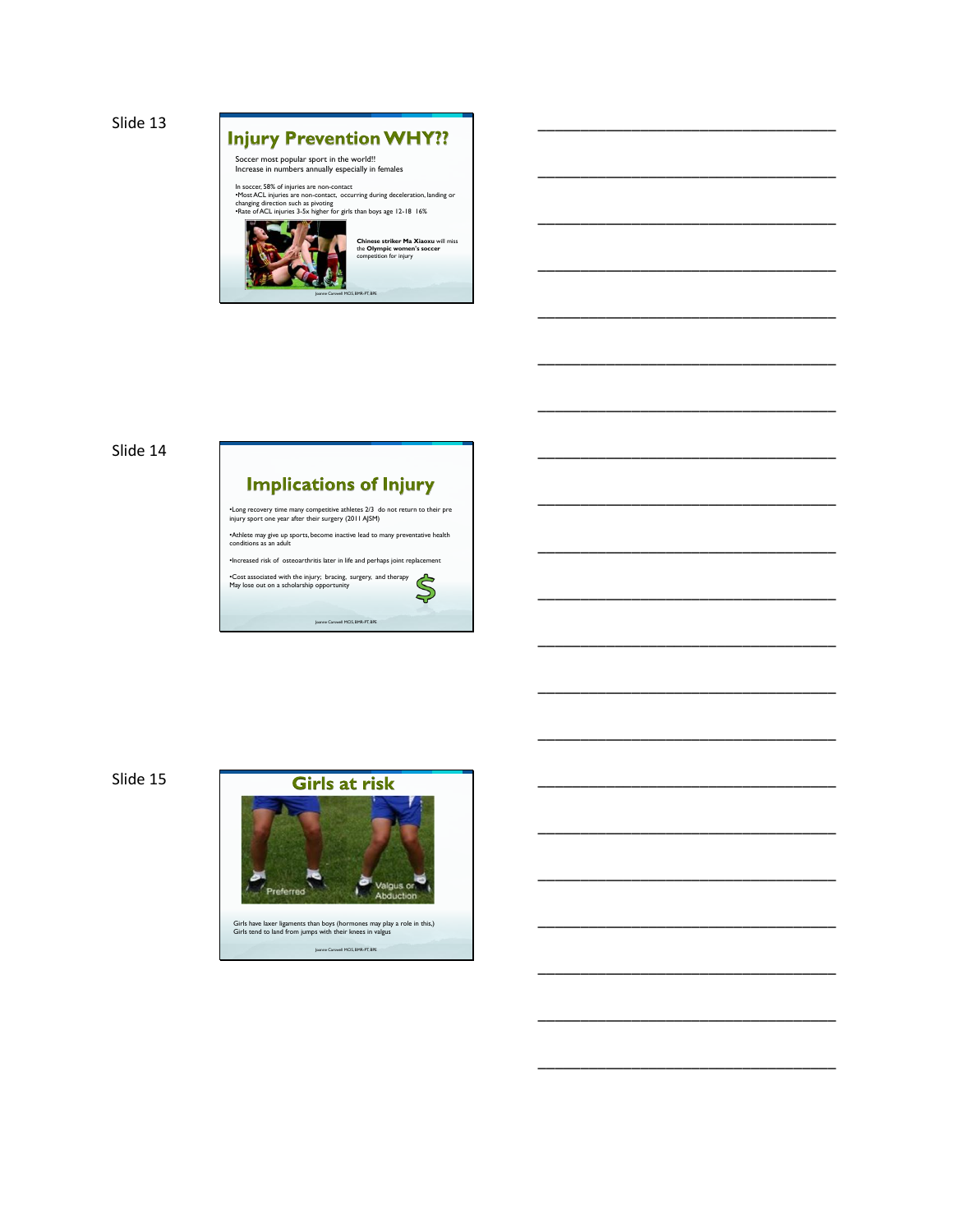

\_\_\_\_\_\_\_\_\_\_\_\_\_\_\_\_\_\_\_\_\_\_\_\_\_\_\_\_\_\_\_\_\_\_\_

\_\_\_\_\_\_\_\_\_\_\_\_\_\_\_\_\_\_\_\_\_\_\_\_\_\_\_\_\_\_\_\_\_\_\_

\_\_\_\_\_\_\_\_\_\_\_\_\_\_\_\_\_\_\_\_\_\_\_\_\_\_\_\_\_\_\_\_\_\_\_

\_\_\_\_\_\_\_\_\_\_\_\_\_\_\_\_\_\_\_\_\_\_\_\_\_\_\_\_\_\_\_\_\_\_\_

\_\_\_\_\_\_\_\_\_\_\_\_\_\_\_\_\_\_\_\_\_\_\_\_\_\_\_\_\_\_\_\_\_\_\_

\_\_\_\_\_\_\_\_\_\_\_\_\_\_\_\_\_\_\_\_\_\_\_\_\_\_\_\_\_\_\_\_\_\_\_

\_\_\_\_\_\_\_\_\_\_\_\_\_\_\_\_\_\_\_\_\_\_\_\_\_\_\_\_\_\_\_\_\_\_\_

\_\_\_\_\_\_\_\_\_\_\_\_\_\_\_\_\_\_\_\_\_\_\_\_\_\_\_\_\_\_\_\_\_\_\_

\_\_\_\_\_\_\_\_\_\_\_\_\_\_\_\_\_\_\_\_\_\_\_\_\_\_\_\_\_\_\_\_\_\_\_

\_\_\_\_\_\_\_\_\_\_\_\_\_\_\_\_\_\_\_\_\_\_\_\_\_\_\_\_\_\_\_\_\_\_\_

\_\_\_\_\_\_\_\_\_\_\_\_\_\_\_\_\_\_\_\_\_\_\_\_\_\_\_\_\_\_\_\_\_\_\_

\_\_\_\_\_\_\_\_\_\_\_\_\_\_\_\_\_\_\_\_\_\_\_\_\_\_\_\_\_\_\_\_\_\_\_

\_\_\_\_\_\_\_\_\_\_\_\_\_\_\_\_\_\_\_\_\_\_\_\_\_\_\_\_\_\_\_\_\_\_\_

\_\_\_\_\_\_\_\_\_\_\_\_\_\_\_\_\_\_\_\_\_\_\_\_\_\_\_\_\_\_\_\_\_\_\_

\_\_\_\_\_\_\_\_\_\_\_\_\_\_\_\_\_\_\_\_\_\_\_\_\_\_\_\_\_\_\_\_\_\_\_

\_\_\_\_\_\_\_\_\_\_\_\_\_\_\_\_\_\_\_\_\_\_\_\_\_\_\_\_\_\_\_\_\_\_\_

\_\_\_\_\_\_\_\_\_\_\_\_\_\_\_\_\_\_\_\_\_\_\_\_\_\_\_\_\_\_\_\_\_\_\_

\_\_\_\_\_\_\_\_\_\_\_\_\_\_\_\_\_\_\_\_\_\_\_\_\_\_\_\_\_\_\_\_\_\_\_

\_\_\_\_\_\_\_\_\_\_\_\_\_\_\_\_\_\_\_\_\_\_\_\_\_\_\_\_\_\_\_\_\_\_\_

\_\_\_\_\_\_\_\_\_\_\_\_\_\_\_\_\_\_\_\_\_\_\_\_\_\_\_\_\_\_\_\_\_\_\_

\_\_\_\_\_\_\_\_\_\_\_\_\_\_\_\_\_\_\_\_\_\_\_\_\_\_\_\_\_\_\_\_\_\_\_

Joanne Carswell MClS, BMR-PT, BPE Athletes who run and change direction in a more upright position are at more<br>risk of ACL injury<br>Girls tend to play with a straighter knee<br>Girls change direction with their knee in valgus

## Slide 17

## "II+ Program"

**Developed by:** FIFA's Medical Assessment and Research Centre and the Oslo<br>Sports Trauma Research Centre and the Santa Monica Orthopaedic and Sports<br>Medicine Research Centre

**11+ Program** is a structured warm-up programme designed to prepare the body for activity and improve awareness and knee and ankle control during tanding and pivoting mements in order to prevent knee and ankle injuries amo

BJM Structured warm up (11+) can prevent severe I/e injuries and<br>Study in Sweden 15 min exercise program incorporated into warm<br>Study in Sweden 15 min exercise program incorporated into warm<br>up decreased ACL injuries<br>incid

Joanne Carswell MClS, BMR-PT, BPE **Preventive training should be routine in training programmes for adolescents in pivoting sports**

Slide 18



Joanne Carswell MClS, BMR-PT, BPE Look at hip and knee position in all positions and learn proper biomechanical technique and improved awareness/control during running, cutting, landing from a jump, and planting.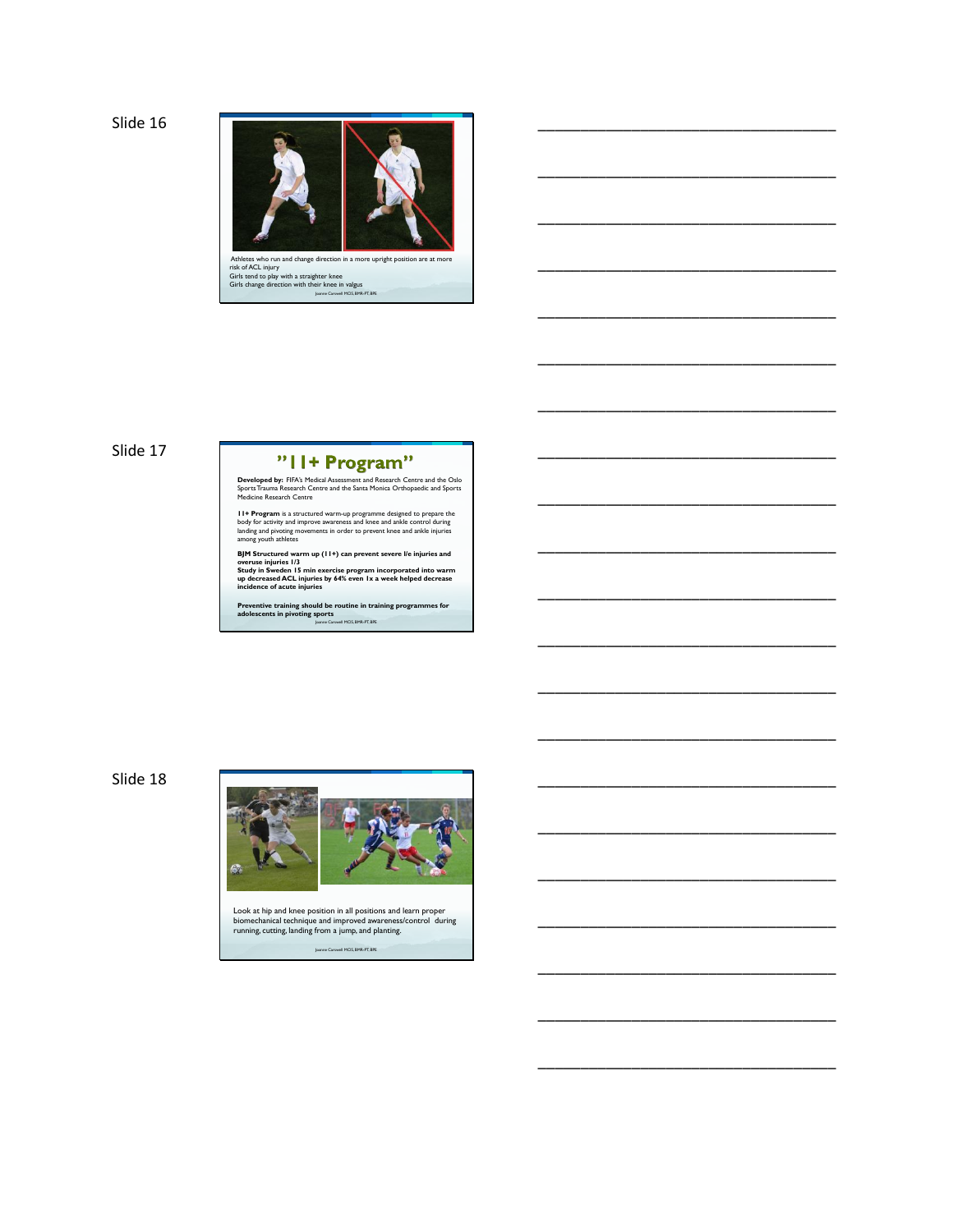## 11+ Program - 3 Parts 1. Dynamic warm up - 8 min<br>2- Strength, plyometrics, balance exercises - 10 min<br>3- Running exercises - 2 min To see the entire **11+ Program manual** with complete instructions go to: http://issuu.com/vongrebelmotion/docs/11plus\_workbook\_english 3 levels in part 2 to be progressed as the season progresses **Take 2-3 training sessions to teach the correct technique especially in Part 2 All three parts performed 2x a week before practices Parts 1 and 3 before games** Joanne Carswell MClS, BMR-PT, BPE

\_\_\_\_\_\_\_\_\_\_\_\_\_\_\_\_\_\_\_\_\_\_\_\_\_\_\_\_\_\_\_\_\_\_\_

\_\_\_\_\_\_\_\_\_\_\_\_\_\_\_\_\_\_\_\_\_\_\_\_\_\_\_\_\_\_\_\_\_\_\_

\_\_\_\_\_\_\_\_\_\_\_\_\_\_\_\_\_\_\_\_\_\_\_\_\_\_\_\_\_\_\_\_\_\_\_

\_\_\_\_\_\_\_\_\_\_\_\_\_\_\_\_\_\_\_\_\_\_\_\_\_\_\_\_\_\_\_\_\_\_\_

\_\_\_\_\_\_\_\_\_\_\_\_\_\_\_\_\_\_\_\_\_\_\_\_\_\_\_\_\_\_\_\_\_\_\_

\_\_\_\_\_\_\_\_\_\_\_\_\_\_\_\_\_\_\_\_\_\_\_\_\_\_\_\_\_\_\_\_\_\_\_

\_\_\_\_\_\_\_\_\_\_\_\_\_\_\_\_\_\_\_\_\_\_\_\_\_\_\_\_\_\_\_\_\_\_\_

\_\_\_\_\_\_\_\_\_\_\_\_\_\_\_\_\_\_\_\_\_\_\_\_\_\_\_\_\_\_\_\_\_\_\_

\_\_\_\_\_\_\_\_\_\_\_\_\_\_\_\_\_\_\_\_\_\_\_\_\_\_\_\_\_\_\_\_\_\_\_

\_\_\_\_\_\_\_\_\_\_\_\_\_\_\_\_\_\_\_\_\_\_\_\_\_\_\_\_\_\_\_\_\_\_\_

\_\_\_\_\_\_\_\_\_\_\_\_\_\_\_\_\_\_\_\_\_\_\_\_\_\_\_\_\_\_\_\_\_\_\_

\_\_\_\_\_\_\_\_\_\_\_\_\_\_\_\_\_\_\_\_\_\_\_\_\_\_\_\_\_\_\_\_\_\_\_

\_\_\_\_\_\_\_\_\_\_\_\_\_\_\_\_\_\_\_\_\_\_\_\_\_\_\_\_\_\_\_\_\_\_\_

\_\_\_\_\_\_\_\_\_\_\_\_\_\_\_\_\_\_\_\_\_\_\_\_\_\_\_\_\_\_\_\_\_\_\_

\_\_\_\_\_\_\_\_\_\_\_\_\_\_\_\_\_\_\_\_\_\_\_\_\_\_\_\_\_\_\_\_\_\_\_

\_\_\_\_\_\_\_\_\_\_\_\_\_\_\_\_\_\_\_\_\_\_\_\_\_\_\_\_\_\_\_\_\_\_\_

\_\_\_\_\_\_\_\_\_\_\_\_\_\_\_\_\_\_\_\_\_\_\_\_\_\_\_\_\_\_\_\_\_\_\_

\_\_\_\_\_\_\_\_\_\_\_\_\_\_\_\_\_\_\_\_\_\_\_\_\_\_\_\_\_\_\_\_\_\_\_

\_\_\_\_\_\_\_\_\_\_\_\_\_\_\_\_\_\_\_\_\_\_\_\_\_\_\_\_\_\_\_\_\_\_\_

\_\_\_\_\_\_\_\_\_\_\_\_\_\_\_\_\_\_\_\_\_\_\_\_\_\_\_\_\_\_\_\_\_\_\_

\_\_\_\_\_\_\_\_\_\_\_\_\_\_\_\_\_\_\_\_\_\_\_\_\_\_\_\_\_\_\_\_\_\_\_





Slide 21

# **Running Exercises, 8 minutes**

(opening warm up, in pairs; course consists of 6 pairs of parallel cones): do each one 2 times

- 
- 
- -log straight ahead to final cone faster back(running technique!!)<br>  $\log$  to first cone lift knee up and rotate hip in as above<br>  $\log$  to first cone lift knee and rotate hip in as above<br>  $\log$  to first cone shuffle sideways
- back<br>Instead of doing each one 2x can incorporate<br>Instead of doing each one 2x can incorporate other dynamic stretches described above Joanne Carswell MClS, BMR-PT, BPE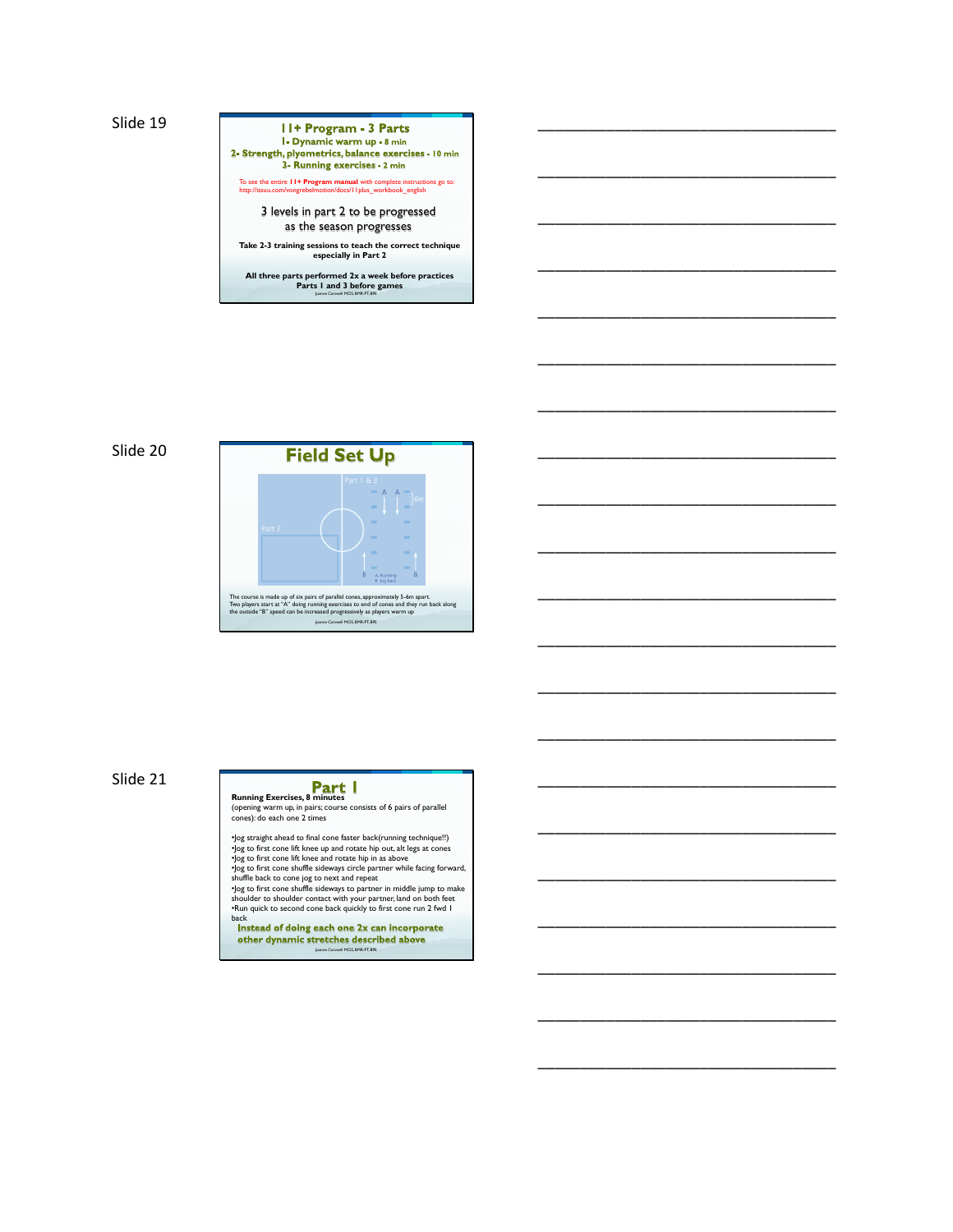| Part 2                                                           |  |
|------------------------------------------------------------------|--|
| Strength, plyometrics, balance, 10 minutes                       |  |
| (one of three exercise progression levels each training session) |  |
| The plank:                                                       |  |
| Level 1: both legs 3×20-30 seconds                               |  |
| Level 2: alternate legs 3×20-30 seconds                          |  |
| Level 3: one leg lift 3×20-30 seconds                            |  |
| Side plank:                                                      |  |
| Level 1: static 3×20-30 seconds (each side)                      |  |
| Level 2: dynamic 3×20-30 seconds (each side)                     |  |
| Level 3: with leg lift 3×20-30 seconds (each side)               |  |
| Nordic hamstring lower:                                          |  |
| Level $1:3-5$                                                    |  |
| Level 2: 7-10                                                    |  |
| Level 3: 12-15                                                   |  |
| Joanne Carswell MCIS, BMR-PT, BPE                                |  |

\_\_\_\_\_\_\_\_\_\_\_\_\_\_\_\_\_\_\_\_\_\_\_\_\_\_\_\_\_\_\_\_\_\_\_

\_\_\_\_\_\_\_\_\_\_\_\_\_\_\_\_\_\_\_\_\_\_\_\_\_\_\_\_\_\_\_\_\_\_\_

\_\_\_\_\_\_\_\_\_\_\_\_\_\_\_\_\_\_\_\_\_\_\_\_\_\_\_\_\_\_\_\_\_\_\_

\_\_\_\_\_\_\_\_\_\_\_\_\_\_\_\_\_\_\_\_\_\_\_\_\_\_\_\_\_\_\_\_\_\_\_

\_\_\_\_\_\_\_\_\_\_\_\_\_\_\_\_\_\_\_\_\_\_\_\_\_\_\_\_\_\_\_\_\_\_\_

\_\_\_\_\_\_\_\_\_\_\_\_\_\_\_\_\_\_\_\_\_\_\_\_\_\_\_\_\_\_\_\_\_\_\_

\_\_\_\_\_\_\_\_\_\_\_\_\_\_\_\_\_\_\_\_\_\_\_\_\_\_\_\_\_\_\_\_\_\_\_

\_\_\_\_\_\_\_\_\_\_\_\_\_\_\_\_\_\_\_\_\_\_\_\_\_\_\_\_\_\_\_\_\_\_\_

\_\_\_\_\_\_\_\_\_\_\_\_\_\_\_\_\_\_\_\_\_\_\_\_\_\_\_\_\_\_\_\_\_\_\_

\_\_\_\_\_\_\_\_\_\_\_\_\_\_\_\_\_\_\_\_\_\_\_\_\_\_\_\_\_\_\_\_\_\_\_

\_\_\_\_\_\_\_\_\_\_\_\_\_\_\_\_\_\_\_\_\_\_\_\_\_\_\_\_\_\_\_\_\_\_\_

\_\_\_\_\_\_\_\_\_\_\_\_\_\_\_\_\_\_\_\_\_\_\_\_\_\_\_\_\_\_\_\_\_\_\_

\_\_\_\_\_\_\_\_\_\_\_\_\_\_\_\_\_\_\_\_\_\_\_\_\_\_\_\_\_\_\_\_\_\_\_

\_\_\_\_\_\_\_\_\_\_\_\_\_\_\_\_\_\_\_\_\_\_\_\_\_\_\_\_\_\_\_\_\_\_\_

\_\_\_\_\_\_\_\_\_\_\_\_\_\_\_\_\_\_\_\_\_\_\_\_\_\_\_\_\_\_\_\_\_\_\_

\_\_\_\_\_\_\_\_\_\_\_\_\_\_\_\_\_\_\_\_\_\_\_\_\_\_\_\_\_\_\_\_\_\_\_

\_\_\_\_\_\_\_\_\_\_\_\_\_\_\_\_\_\_\_\_\_\_\_\_\_\_\_\_\_\_\_\_\_\_\_

\_\_\_\_\_\_\_\_\_\_\_\_\_\_\_\_\_\_\_\_\_\_\_\_\_\_\_\_\_\_\_\_\_\_\_

\_\_\_\_\_\_\_\_\_\_\_\_\_\_\_\_\_\_\_\_\_\_\_\_\_\_\_\_\_\_\_\_\_\_\_

\_\_\_\_\_\_\_\_\_\_\_\_\_\_\_\_\_\_\_\_\_\_\_\_\_\_\_\_\_\_\_\_\_\_\_

\_\_\_\_\_\_\_\_\_\_\_\_\_\_\_\_\_\_\_\_\_\_\_\_\_\_\_\_\_\_\_\_\_\_\_





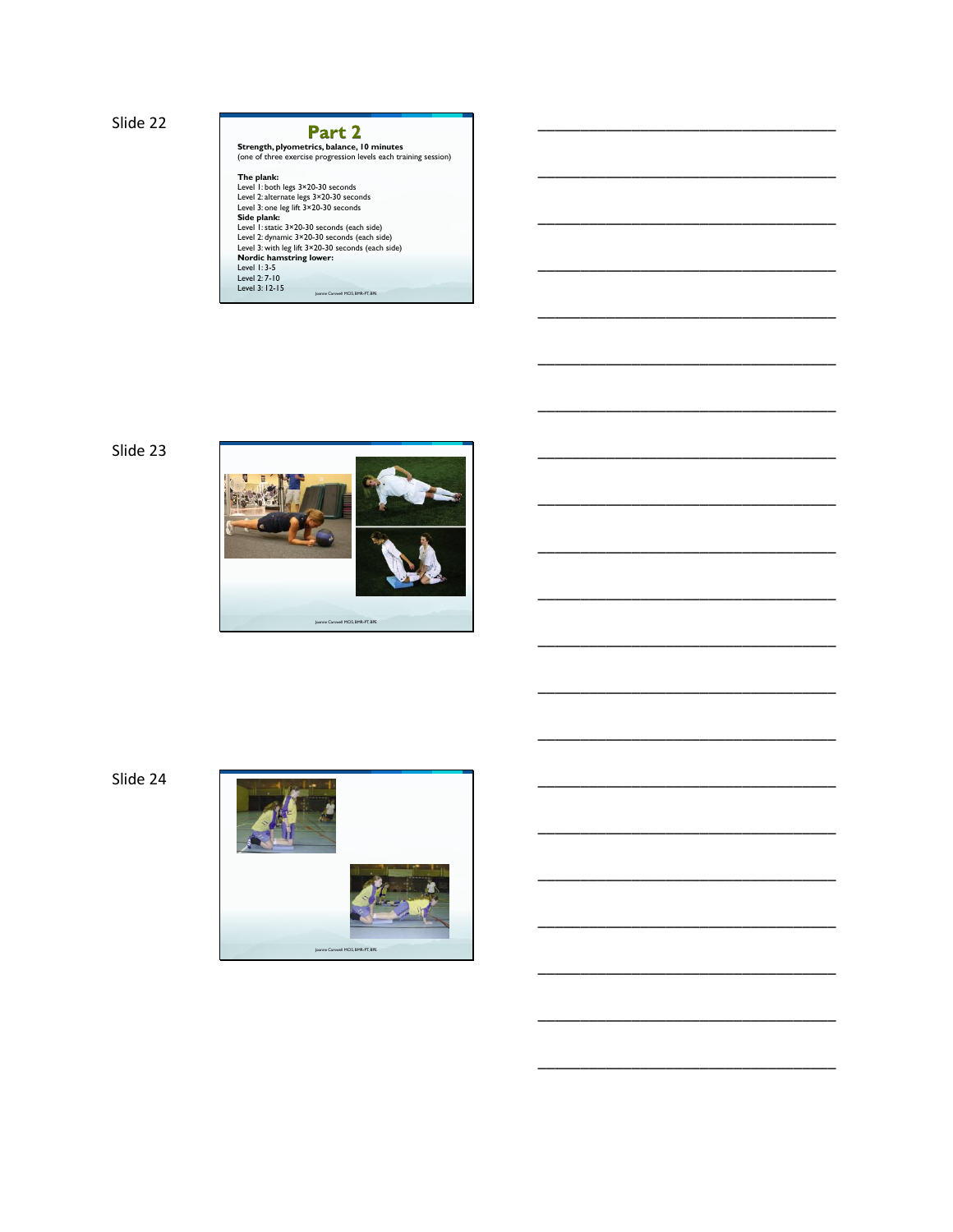#### Part 2 cont.

**Single leg balance: Balance training reduces risk of injury<br>Level 1: holding ball 2×30 seconds (each leg)<br>Level 2: throwing ball with partner 2×30 seconds (each leg)<br>Level 3: testing partner 2×30 seconds (each leg) Squats:**<br>Level 1: with heels raised 2×30 seconds<br>Level 2: walking lunges 2×30 seconds<br>Level 3: one leg squats 2×10 (each leg)<br>**Jumping:**<br>Level 1: tateral jumps 2×30 seconds<br>Level 3: tateral jumps 2×30 seconds<br>Level 3: tat

\_\_\_\_\_\_\_\_\_\_\_\_\_\_\_\_\_\_\_\_\_\_\_\_\_\_\_\_\_\_\_\_\_\_\_

\_\_\_\_\_\_\_\_\_\_\_\_\_\_\_\_\_\_\_\_\_\_\_\_\_\_\_\_\_\_\_\_\_\_\_

\_\_\_\_\_\_\_\_\_\_\_\_\_\_\_\_\_\_\_\_\_\_\_\_\_\_\_\_\_\_\_\_\_\_\_

\_\_\_\_\_\_\_\_\_\_\_\_\_\_\_\_\_\_\_\_\_\_\_\_\_\_\_\_\_\_\_\_\_\_\_

\_\_\_\_\_\_\_\_\_\_\_\_\_\_\_\_\_\_\_\_\_\_\_\_\_\_\_\_\_\_\_\_\_\_\_

\_\_\_\_\_\_\_\_\_\_\_\_\_\_\_\_\_\_\_\_\_\_\_\_\_\_\_\_\_\_\_\_\_\_\_

\_\_\_\_\_\_\_\_\_\_\_\_\_\_\_\_\_\_\_\_\_\_\_\_\_\_\_\_\_\_\_\_\_\_\_

\_\_\_\_\_\_\_\_\_\_\_\_\_\_\_\_\_\_\_\_\_\_\_\_\_\_\_\_\_\_\_\_\_\_\_

\_\_\_\_\_\_\_\_\_\_\_\_\_\_\_\_\_\_\_\_\_\_\_\_\_\_\_\_\_\_\_\_\_\_\_

\_\_\_\_\_\_\_\_\_\_\_\_\_\_\_\_\_\_\_\_\_\_\_\_\_\_\_\_\_\_\_\_\_\_\_

\_\_\_\_\_\_\_\_\_\_\_\_\_\_\_\_\_\_\_\_\_\_\_\_\_\_\_\_\_\_\_\_\_\_\_

\_\_\_\_\_\_\_\_\_\_\_\_\_\_\_\_\_\_\_\_\_\_\_\_\_\_\_\_\_\_\_\_\_\_\_

\_\_\_\_\_\_\_\_\_\_\_\_\_\_\_\_\_\_\_\_\_\_\_\_\_\_\_\_\_\_\_\_\_\_\_

\_\_\_\_\_\_\_\_\_\_\_\_\_\_\_\_\_\_\_\_\_\_\_\_\_\_\_\_\_\_\_\_\_\_\_

\_\_\_\_\_\_\_\_\_\_\_\_\_\_\_\_\_\_\_\_\_\_\_\_\_\_\_\_\_\_\_\_\_\_\_

\_\_\_\_\_\_\_\_\_\_\_\_\_\_\_\_\_\_\_\_\_\_\_\_\_\_\_\_\_\_\_\_\_\_\_

\_\_\_\_\_\_\_\_\_\_\_\_\_\_\_\_\_\_\_\_\_\_\_\_\_\_\_\_\_\_\_\_\_\_\_

\_\_\_\_\_\_\_\_\_\_\_\_\_\_\_\_\_\_\_\_\_\_\_\_\_\_\_\_\_\_\_\_\_\_\_

\_\_\_\_\_\_\_\_\_\_\_\_\_\_\_\_\_\_\_\_\_\_\_\_\_\_\_\_\_\_\_\_\_\_\_

\_\_\_\_\_\_\_\_\_\_\_\_\_\_\_\_\_\_\_\_\_\_\_\_\_\_\_\_\_\_\_\_\_\_\_

\_\_\_\_\_\_\_\_\_\_\_\_\_\_\_\_\_\_\_\_\_\_\_\_\_\_\_\_\_\_\_\_\_\_\_

Joanne Carswell MClS, BMR-PT, BPE **Progressing levels in part 2**<br>When the athletes can do all the reps/time frame with good technique typically<br>within **3-4 weeks** if done regularly (at least 2x a week)

## Slide 26



Joanne Carswell MClS, BMR-PT, BPE



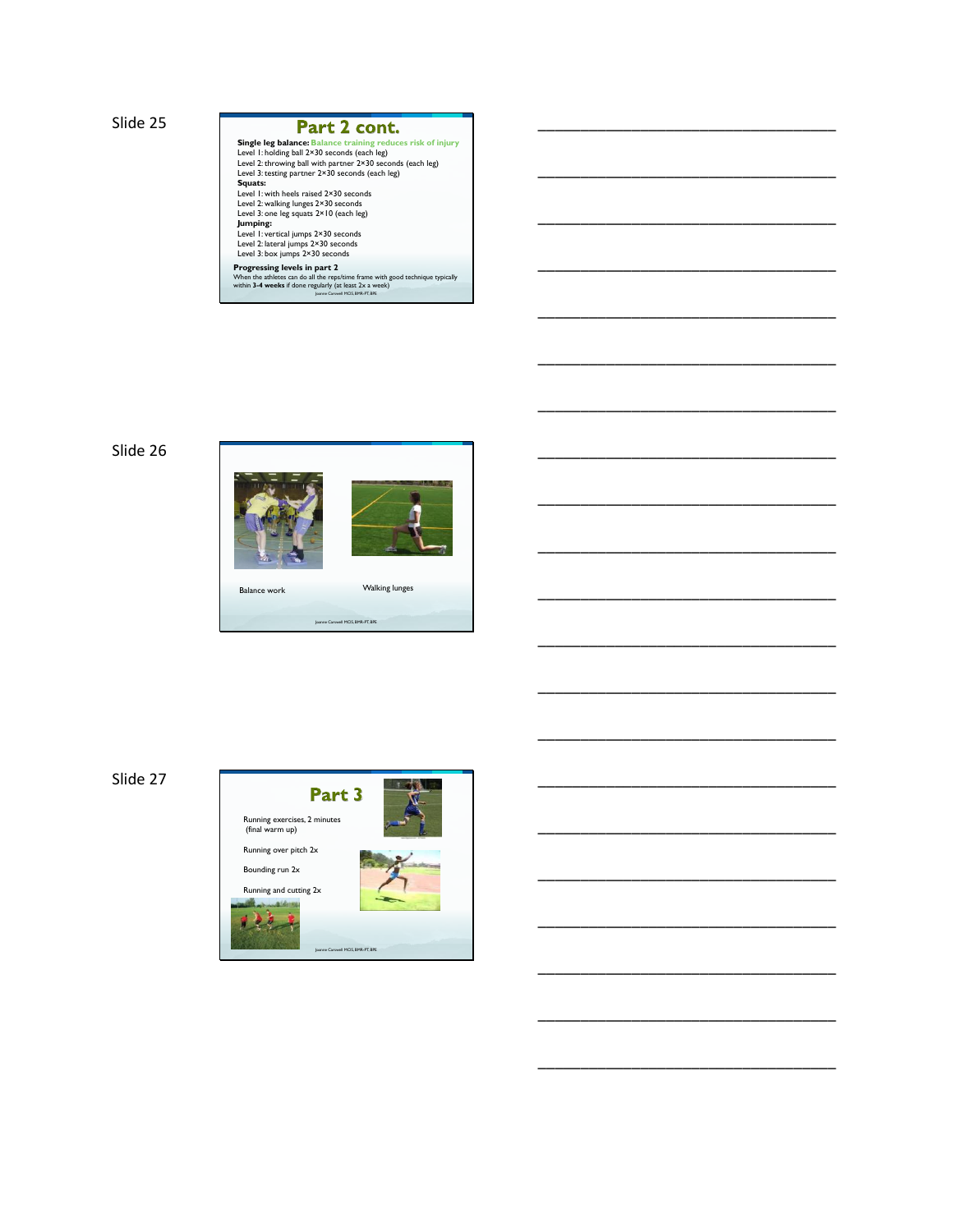

# **Game Warm ups** Part 1 and 3 (10 minutes) **OR...** Part 1 and **Small Sided Soccer Games** Zois 2011 Found that small sided games warm ups performed better in speed and agility tests felt the traditional warm up fatigued the athletes prior to a game Joanne Carswell MClS, BMR-PT, BPE

\_\_\_\_\_\_\_\_\_\_\_\_\_\_\_\_\_\_\_\_\_\_\_\_\_\_\_\_\_\_\_\_\_\_\_

\_\_\_\_\_\_\_\_\_\_\_\_\_\_\_\_\_\_\_\_\_\_\_\_\_\_\_\_\_\_\_\_\_\_\_

\_\_\_\_\_\_\_\_\_\_\_\_\_\_\_\_\_\_\_\_\_\_\_\_\_\_\_\_\_\_\_\_\_\_\_

\_\_\_\_\_\_\_\_\_\_\_\_\_\_\_\_\_\_\_\_\_\_\_\_\_\_\_\_\_\_\_\_\_\_\_

\_\_\_\_\_\_\_\_\_\_\_\_\_\_\_\_\_\_\_\_\_\_\_\_\_\_\_\_\_\_\_\_\_\_\_

\_\_\_\_\_\_\_\_\_\_\_\_\_\_\_\_\_\_\_\_\_\_\_\_\_\_\_\_\_\_\_\_\_\_\_

\_\_\_\_\_\_\_\_\_\_\_\_\_\_\_\_\_\_\_\_\_\_\_\_\_\_\_\_\_\_\_\_\_\_\_

\_\_\_\_\_\_\_\_\_\_\_\_\_\_\_\_\_\_\_\_\_\_\_\_\_\_\_\_\_\_\_\_\_\_\_

\_\_\_\_\_\_\_\_\_\_\_\_\_\_\_\_\_\_\_\_\_\_\_\_\_\_\_\_\_\_\_\_\_\_\_

\_\_\_\_\_\_\_\_\_\_\_\_\_\_\_\_\_\_\_\_\_\_\_\_\_\_\_\_\_\_\_\_\_\_\_

\_\_\_\_\_\_\_\_\_\_\_\_\_\_\_\_\_\_\_\_\_\_\_\_\_\_\_\_\_\_\_\_\_\_\_

\_\_\_\_\_\_\_\_\_\_\_\_\_\_\_\_\_\_\_\_\_\_\_\_\_\_\_\_\_\_\_\_\_\_\_

\_\_\_\_\_\_\_\_\_\_\_\_\_\_\_\_\_\_\_\_\_\_\_\_\_\_\_\_\_\_\_\_\_\_\_

\_\_\_\_\_\_\_\_\_\_\_\_\_\_\_\_\_\_\_\_\_\_\_\_\_\_\_\_\_\_\_\_\_\_\_

\_\_\_\_\_\_\_\_\_\_\_\_\_\_\_\_\_\_\_\_\_\_\_\_\_\_\_\_\_\_\_\_\_\_\_

\_\_\_\_\_\_\_\_\_\_\_\_\_\_\_\_\_\_\_\_\_\_\_\_\_\_\_\_\_\_\_\_\_\_\_

\_\_\_\_\_\_\_\_\_\_\_\_\_\_\_\_\_\_\_\_\_\_\_\_\_\_\_\_\_\_\_\_\_\_\_

\_\_\_\_\_\_\_\_\_\_\_\_\_\_\_\_\_\_\_\_\_\_\_\_\_\_\_\_\_\_\_\_\_\_\_

\_\_\_\_\_\_\_\_\_\_\_\_\_\_\_\_\_\_\_\_\_\_\_\_\_\_\_\_\_\_\_\_\_\_\_

\_\_\_\_\_\_\_\_\_\_\_\_\_\_\_\_\_\_\_\_\_\_\_\_\_\_\_\_\_\_\_\_\_\_\_

\_\_\_\_\_\_\_\_\_\_\_\_\_\_\_\_\_\_\_\_\_\_\_\_\_\_\_\_\_\_\_\_\_\_\_

## Slide 29

## **Points of Interest**

Top class soccer players cover 11 km in a 90 min match, females run a shorter distance (probably we pass more!!)

Midfields run more at low speeds than defenders and forwards, Fullbacks sprint 2x more than central defenders, Midfielders and attackers sprint 1.6x more than central defenders.

Joanne Carswell MCIS, BMR-PT, BP

Per game do: 10-20 sprints which last 2-4 seconds every 70-90 seconds, 15 tackles, 10 heads, 50 touches, 30 passes

## Slide 30

The average work intensity of soccer is 80-90% max heart rate an aerobic sport! But close to anaerobic threshold

**Training** INTERVAL TRAINING for soccer for athletes (not to be done<br>by unconditioned athletes or under age of 14yrs at this intensity)90-95%<br>max HR for 3-8 minutes followed by an active recovery at 70% max HR to<br>remove la

Helgerud **"4x4 program" 4** min 90-95% maxHR (takes 1-2 minutes to get<br>to max speed and heart rate) followed by 3 min at 70%max HR repeated 4x<br>can increaseVO2 max 7% after 13 sessions

Elite soccer player (male 75kg) can squat >200 kg, bench press 100kg, vertical jump 60cm **Goal** bench press .8x BW, ½ squat 1.5x BW

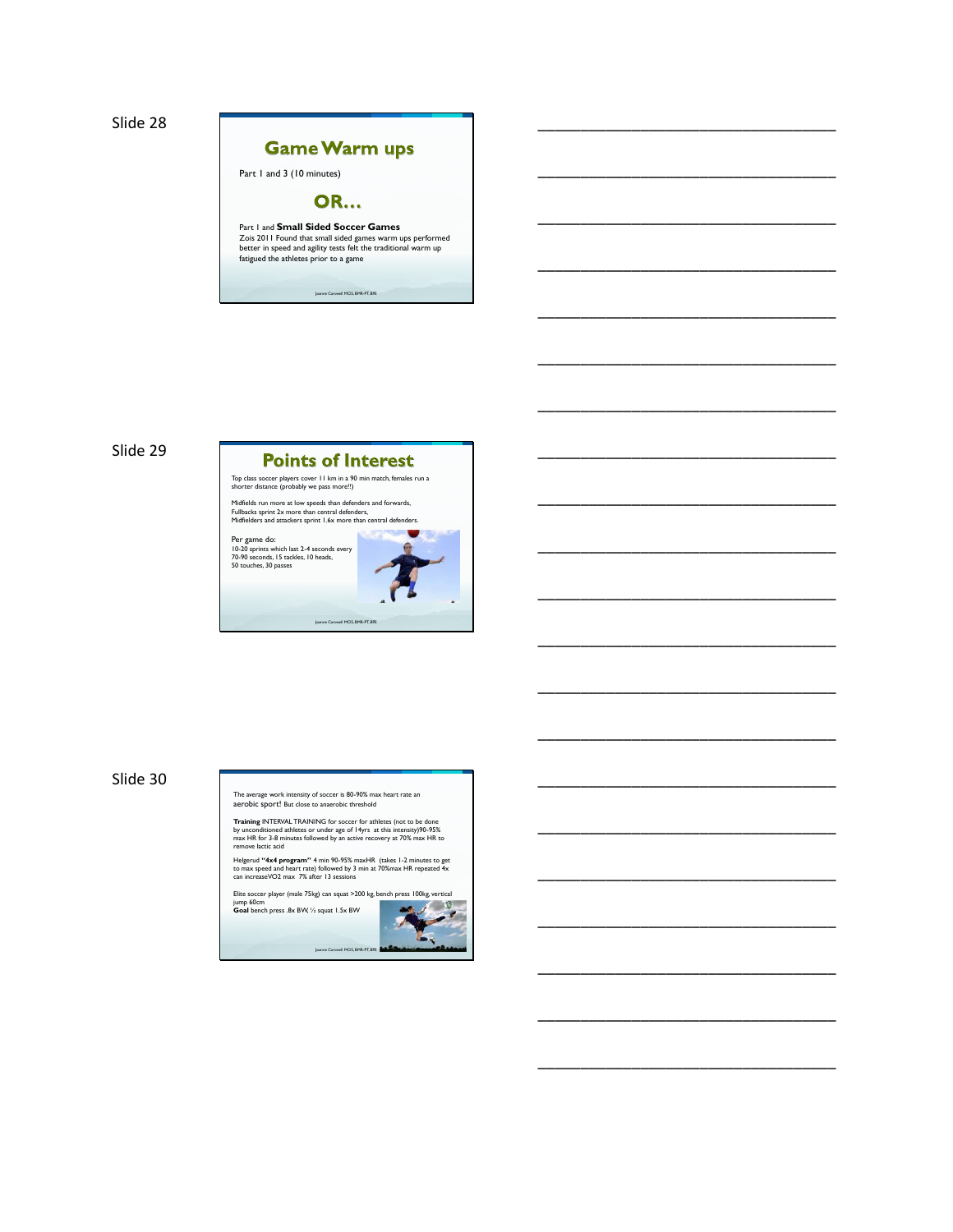Slide 31



\_\_\_\_\_\_\_\_\_\_\_\_\_\_\_\_\_\_\_\_\_\_\_\_\_\_\_\_\_\_\_\_\_\_\_

\_\_\_\_\_\_\_\_\_\_\_\_\_\_\_\_\_\_\_\_\_\_\_\_\_\_\_\_\_\_\_\_\_\_\_

\_\_\_\_\_\_\_\_\_\_\_\_\_\_\_\_\_\_\_\_\_\_\_\_\_\_\_\_\_\_\_\_\_\_\_

\_\_\_\_\_\_\_\_\_\_\_\_\_\_\_\_\_\_\_\_\_\_\_\_\_\_\_\_\_\_\_\_\_\_\_

\_\_\_\_\_\_\_\_\_\_\_\_\_\_\_\_\_\_\_\_\_\_\_\_\_\_\_\_\_\_\_\_\_\_\_

\_\_\_\_\_\_\_\_\_\_\_\_\_\_\_\_\_\_\_\_\_\_\_\_\_\_\_\_\_\_\_\_\_\_\_

\_\_\_\_\_\_\_\_\_\_\_\_\_\_\_\_\_\_\_\_\_\_\_\_\_\_\_\_\_\_\_\_\_\_\_

\_\_\_\_\_\_\_\_\_\_\_\_\_\_\_\_\_\_\_\_\_\_\_\_\_\_\_\_\_\_\_\_\_\_\_

\_\_\_\_\_\_\_\_\_\_\_\_\_\_\_\_\_\_\_\_\_\_\_\_\_\_\_\_\_\_\_\_\_\_\_

\_\_\_\_\_\_\_\_\_\_\_\_\_\_\_\_\_\_\_\_\_\_\_\_\_\_\_\_\_\_\_\_\_\_\_

\_\_\_\_\_\_\_\_\_\_\_\_\_\_\_\_\_\_\_\_\_\_\_\_\_\_\_\_\_\_\_\_\_\_\_

\_\_\_\_\_\_\_\_\_\_\_\_\_\_\_\_\_\_\_\_\_\_\_\_\_\_\_\_\_\_\_\_\_\_\_

\_\_\_\_\_\_\_\_\_\_\_\_\_\_\_\_\_\_\_\_\_\_\_\_\_\_\_\_\_\_\_\_\_\_\_

\_\_\_\_\_\_\_\_\_\_\_\_\_\_\_\_\_\_\_\_\_\_\_\_\_\_\_\_\_\_\_\_\_\_\_

\_\_\_\_\_\_\_\_\_\_\_\_\_\_\_\_\_\_\_\_\_\_\_\_\_\_\_\_\_\_\_\_\_\_\_

\_\_\_\_\_\_\_\_\_\_\_\_\_\_\_\_\_\_\_\_\_\_\_\_\_\_\_\_\_\_\_\_\_\_\_

\_\_\_\_\_\_\_\_\_\_\_\_\_\_\_\_\_\_\_\_\_\_\_\_\_\_\_\_\_\_\_\_\_\_\_

\_\_\_\_\_\_\_\_\_\_\_\_\_\_\_\_\_\_\_\_\_\_\_\_\_\_\_\_\_\_\_\_\_\_\_

\_\_\_\_\_\_\_\_\_\_\_\_\_\_\_\_\_\_\_\_\_\_\_\_\_\_\_\_\_\_\_\_\_\_\_

\_\_\_\_\_\_\_\_\_\_\_\_\_\_\_\_\_\_\_\_\_\_\_\_\_\_\_\_\_\_\_\_\_\_\_

\_\_\_\_\_\_\_\_\_\_\_\_\_\_\_\_\_\_\_\_\_\_\_\_\_\_\_\_\_\_\_\_\_\_\_

## Slide 32



## Slide 33

#### **References**

1. Curry, B.S., Chengkailath, D., Crouch, G.J., Romanco, M., Manns, P.J. Accuse effects of<br>
dynamic stretching, static stretching, and light aerobic activity on muscular performance in<br>
women. Streetyin Coor. Res. 23(6):

Joanne Carswell MClS, BMR-PT, BPE